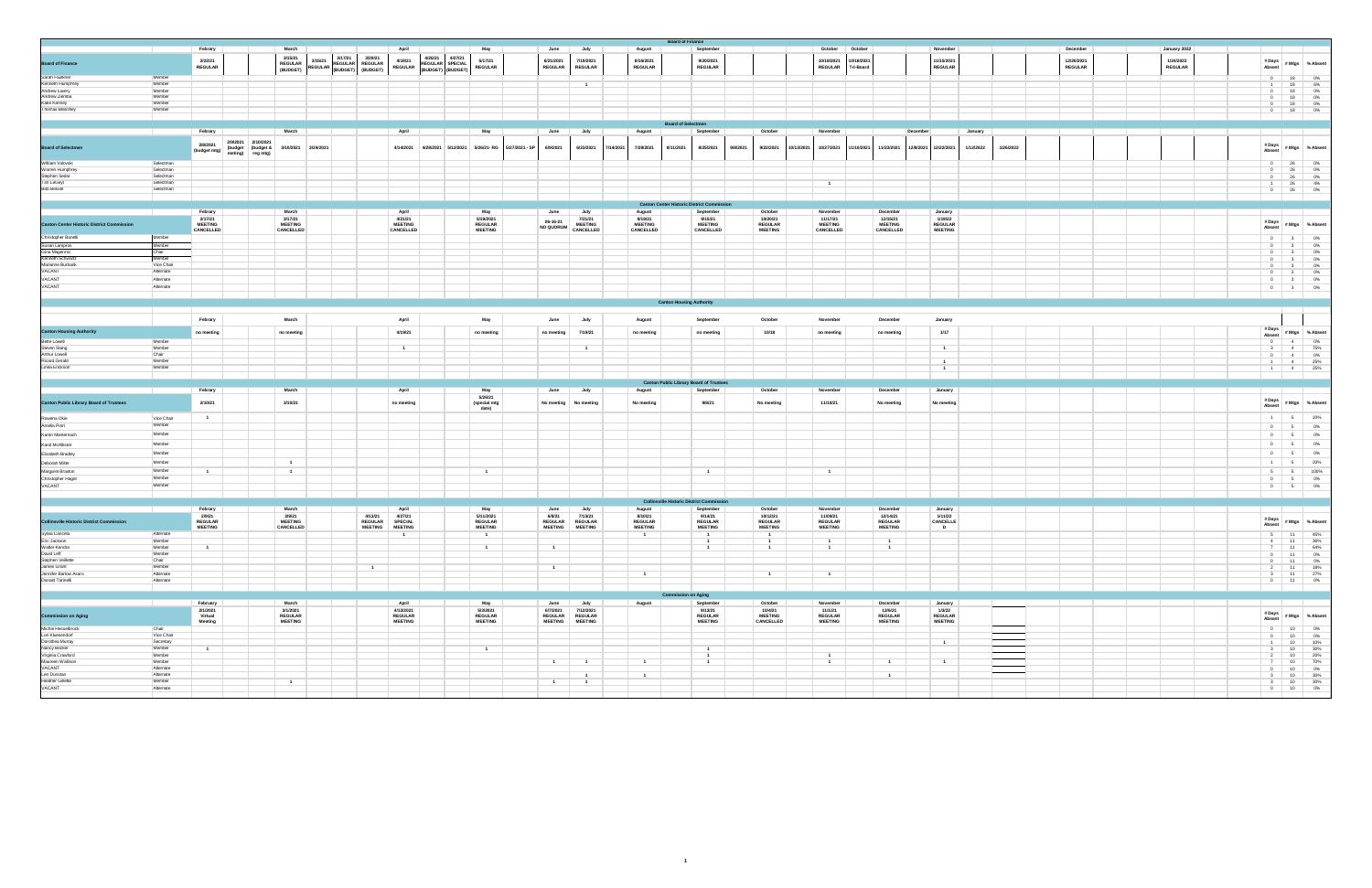|                                                                          |                                                                                                                                                                                                                                      | Febrary                                    | March                                      | April                                                                      | May                                         | June<br>July                                                                                  | August                                                        | September                                   | October                                      | November                                                        | December                                    | January                                    |                |                |                                                                                  |                   |
|--------------------------------------------------------------------------|--------------------------------------------------------------------------------------------------------------------------------------------------------------------------------------------------------------------------------------|--------------------------------------------|--------------------------------------------|----------------------------------------------------------------------------|---------------------------------------------|-----------------------------------------------------------------------------------------------|---------------------------------------------------------------|---------------------------------------------|----------------------------------------------|-----------------------------------------------------------------|---------------------------------------------|--------------------------------------------|----------------|----------------|----------------------------------------------------------------------------------|-------------------|
| <b>Conservation Commission</b>                                           |                                                                                                                                                                                                                                      | 2/2/21<br><b>REGULAR</b><br><b>MEETING</b> | 3/2/21<br><b>REGULAR</b><br><b>MEETING</b> | 4/6/21<br>REGULAR<br><b>MEETING</b>                                        | 5/4/21<br><b>REGULAR</b><br><b>MEETING</b>  | 6/1/21<br>7/6/21<br><b>REGULAR</b><br><b>REGULAR</b><br><b>MEETING</b><br><b>MEETING</b>      | 8/3/21<br><b>REGULAR</b><br><b>MEETING</b>                    | 9/14/21<br><b>REGULAR</b><br><b>MEETING</b> | 10/05/21<br><b>REGULAR</b><br><b>MEETING</b> | 11/02/21<br><b>REGULAR</b><br><b>MEETING</b>                    | 12/7/21<br><b>REGULAR</b><br><b>MEETING</b> | 1/4/22<br><b>REGULAR</b><br><b>MEETING</b> |                |                | # Days<br>Absent                                                                 | # Mtgs % Absent   |
| Jay Kaplan                                                               | Co-Chair                                                                                                                                                                                                                             |                                            |                                            |                                                                            |                                             |                                                                                               |                                                               |                                             |                                              |                                                                 |                                             |                                            |                |                | $\overline{\phantom{0}}$<br>12                                                   | $0\%$             |
| Hedy Barton<br>William Spatcher Jr                                       | Member                                                                                                                                                                                                                               | $\blacksquare$                             |                                            |                                                                            |                                             |                                                                                               |                                                               |                                             |                                              |                                                                 |                                             |                                            |                |                | 12<br>$\blacksquare$                                                             | $8\%$             |
|                                                                          | Member                                                                                                                                                                                                                               |                                            |                                            |                                                                            |                                             | $\overline{1}$                                                                                |                                                               |                                             |                                              |                                                                 |                                             |                                            |                |                | 12<br>$\overline{2}$                                                             | 17%               |
|                                                                          | Member                                                                                                                                                                                                                               |                                            |                                            |                                                                            |                                             | $\mathbf{1}$                                                                                  |                                                               |                                             |                                              |                                                                 |                                             |                                            |                |                | 1                                                                                |                   |
| Garry Tilton<br>Garry Tilton<br>Jennifer Abel<br>VACANT                  | Member                                                                                                                                                                                                                               |                                            |                                            |                                                                            |                                             |                                                                                               |                                                               |                                             |                                              |                                                                 |                                             |                                            |                |                | $\begin{array}{c} 12 \\ 12 \end{array}$<br>$\overline{0}$                        | $8\%$ 0%          |
|                                                                          | Member                                                                                                                                                                                                                               |                                            |                                            |                                                                            |                                             |                                                                                               |                                                               |                                             |                                              |                                                                 |                                             |                                            |                |                | 12<br>$\overline{0}$                                                             | $0\%$             |
| Kevin Erwin                                                              | Chair                                                                                                                                                                                                                                |                                            |                                            |                                                                            |                                             |                                                                                               |                                                               |                                             |                                              |                                                                 |                                             |                                            |                |                | 12<br>$\overline{\phantom{0}}$                                                   | 0%                |
|                                                                          |                                                                                                                                                                                                                                      |                                            |                                            |                                                                            |                                             |                                                                                               |                                                               | <b>Economic Development Agency</b>          |                                              |                                                                 |                                             |                                            |                |                |                                                                                  |                   |
|                                                                          | <b>The Contract of the Contract of the Contract of the Contract of the Contract of the Contract of the Contract of the Contract of the Contract of the Contract of the Contract of the Contract of the Contract of the Contract </b> | Febrary<br>2/9/21                          | March                                      | April                                                                      | May                                         | June<br>July                                                                                  | August                                                        | September<br>9/14/21                        | October                                      | November<br>11/09/21                                            | December<br>12/14/21                        | January<br>1/18/22                         |                |                |                                                                                  |                   |
| <b>Economic Development Agency</b>                                       |                                                                                                                                                                                                                                      | <b>REGULAR</b><br><b>MEETING</b>           | 3/9/21<br><b>REGULAR</b><br><b>MEETING</b> | 4/13/21<br><b>REGULAR</b><br><b>MEETING</b>                                | 5/11/21<br><b>REGULAR</b><br><b>MEETING</b> | 6/8/21<br>7/13/21<br><b>REGULAR</b><br>MEETING SPECIAL<br><b>MEETING</b><br>CANCELLED MEETING | 8/10/21<br>7/19/21<br><b>REGULAR</b><br><b>MEETING</b>        | <b>REGULAR</b><br><b>MEETING</b>            | 10/12/21<br><b>REGULAR</b><br><b>MEETING</b> | <b>MEETING</b><br>CANCELLED                                     | <b>REGULAR</b><br><b>MEETING</b>            | <b>REGULAR</b><br><b>MEETING</b>           |                |                | # Days<br>Absent                                                                 | # Mtgs % Absent   |
| Katie Lucas                                                              | Chair                                                                                                                                                                                                                                |                                            |                                            |                                                                            |                                             |                                                                                               |                                                               |                                             |                                              |                                                                 |                                             |                                            |                |                | $\,$ 0 $\,$<br>$-11$                                                             |                   |
| Steve Melniczek                                                          | Member                                                                                                                                                                                                                               |                                            |                                            |                                                                            |                                             |                                                                                               |                                                               |                                             |                                              |                                                                 |                                             |                                            |                |                | 11<br>$\overline{4}$                                                             | 0%<br>36%         |
| Vince Columbia                                                           | Member                                                                                                                                                                                                                               |                                            |                                            |                                                                            |                                             |                                                                                               |                                                               |                                             |                                              |                                                                 |                                             |                                            |                |                | 11                                                                               |                   |
| Matthew Dingee                                                           | Member                                                                                                                                                                                                                               |                                            |                                            |                                                                            |                                             |                                                                                               | $\overline{1}$                                                |                                             |                                              |                                                                 |                                             |                                            |                |                | 11                                                                               | $0\%$ 9%          |
| VACANT                                                                   | Alternate                                                                                                                                                                                                                            |                                            |                                            |                                                                            |                                             |                                                                                               |                                                               |                                             |                                              |                                                                 |                                             |                                            |                |                | $-11$<br>$\overline{0}$                                                          | $0\%$             |
| Russell Asklof                                                           | Member                                                                                                                                                                                                                               |                                            |                                            |                                                                            |                                             |                                                                                               |                                                               |                                             |                                              |                                                                 |                                             |                                            |                |                | 11                                                                               |                   |
| Christina Sayer                                                          | Alternate                                                                                                                                                                                                                            |                                            |                                            |                                                                            |                                             |                                                                                               |                                                               |                                             |                                              |                                                                 |                                             |                                            |                |                | $-11$<br>$\overline{0}$                                                          | $9\%$ 0%          |
|                                                                          |                                                                                                                                                                                                                                      |                                            |                                            |                                                                            |                                             |                                                                                               |                                                               |                                             |                                              |                                                                 |                                             |                                            |                |                |                                                                                  |                   |
|                                                                          |                                                                                                                                                                                                                                      | Febrary                                    | March                                      | April                                                                      | May                                         | June<br>July                                                                                  | August                                                        | <b>Energy Committee</b><br>September        | October                                      | November                                                        | December                                    | January                                    |                |                |                                                                                  |                   |
|                                                                          |                                                                                                                                                                                                                                      | 2/16/2021                                  | 3/16/2021                                  | 4/20/2021                                                                  | 5/18/2021                                   | 6/15/21                                                                                       | <b>MEETING</b>                                                | <b>MEETING</b>                              | 10/19/21                                     | 11/16/21                                                        | 12/21/21                                    | 1/18/2022                                  |                |                |                                                                                  |                   |
| <b>Energy Committee</b>                                                  |                                                                                                                                                                                                                                      | <b>REGULAR</b>                             | <b>REGULAR</b>                             | <b>REGULAR</b>                                                             | <b>REGULAR</b>                              | Meeting<br>Cancelled<br><b>REGULAR</b>                                                        | CANCELLED                                                     | CANCELLED                                   | <b>REGULAR</b>                               | <b>MEETING</b>                                                  | <b>REGULAR</b>                              | <b>REGULAR</b>                             |                |                | # Days<br>Absent                                                                 | #Mtgs %Absent     |
|                                                                          |                                                                                                                                                                                                                                      | <b>MEETING</b>                             | <b>MEETING</b>                             | <b>MEETING</b>                                                             | <b>MEETING</b>                              | <b>MEETING</b>                                                                                |                                                               |                                             | <b>MEETING</b>                               | CANCELLED                                                       | <b>MEETING</b>                              | <b>MEEING</b>                              |                |                |                                                                                  |                   |
| Candace Langlois<br>David Madigan                                        | Member<br>Secretary                                                                                                                                                                                                                  |                                            | $-1$                                       | $-1$                                                                       | $-1$<br>$\overline{1}$                      |                                                                                               |                                                               |                                             |                                              |                                                                 |                                             |                                            |                |                | 3 <sup>1</sup><br>8                                                              | $38\%$ 25%        |
|                                                                          | Vice-Chair                                                                                                                                                                                                                           |                                            |                                            |                                                                            | $\overline{1}$                              |                                                                                               |                                                               |                                             | $\overline{1}$                               |                                                                 |                                             |                                            |                |                | $\overline{2}$<br>8                                                              |                   |
| Nancy Miller<br>Bob Namnoum                                              | Chair                                                                                                                                                                                                                                |                                            |                                            |                                                                            |                                             |                                                                                               |                                                               |                                             |                                              |                                                                 |                                             |                                            |                |                | $1 -$<br>8                                                                       | 13%               |
|                                                                          | Member                                                                                                                                                                                                                               |                                            |                                            |                                                                            |                                             |                                                                                               |                                                               |                                             |                                              |                                                                 |                                             |                                            |                |                | $\overline{0}$<br>8<br>$\overline{0}$<br>8                                       | $0\%$<br>$0\%$    |
| Mark Quinliam<br>Mark Quinlan<br>Milledge "Guy" West<br>Susan Gentile    | Member                                                                                                                                                                                                                               |                                            |                                            |                                                                            |                                             |                                                                                               |                                                               |                                             |                                              |                                                                 |                                             |                                            |                |                | $-1$<br>8                                                                        | 13%               |
|                                                                          | Member                                                                                                                                                                                                                               |                                            |                                            |                                                                            |                                             |                                                                                               |                                                               |                                             |                                              |                                                                 |                                             | $\overline{1}$                             |                |                | $-1$<br>8 <sub>1</sub>                                                           | 13%               |
|                                                                          |                                                                                                                                                                                                                                      |                                            |                                            |                                                                            |                                             |                                                                                               |                                                               |                                             |                                              |                                                                 |                                             |                                            |                |                |                                                                                  |                   |
|                                                                          |                                                                                                                                                                                                                                      |                                            |                                            |                                                                            |                                             |                                                                                               |                                                               | Inland Wetlands & Watercourses Agency       |                                              |                                                                 |                                             |                                            |                |                |                                                                                  |                   |
|                                                                          |                                                                                                                                                                                                                                      | Febrary<br>2/11/21                         | March<br>3/11/21                           | April<br>4/8/21                                                            | May<br>5/13/21                              | July<br>June<br>7/8/21                                                                        | August<br>7/22/21                                             | September                                   | October<br>10/14/21                          | October November<br>10/26/21<br>11/18/21                        | December<br>12/9/21                         | January<br>1/13/22                         |                |                |                                                                                  |                   |
| <b>Inland Wetlands &amp; Watercourses Agency</b>                         |                                                                                                                                                                                                                                      | REGULAR<br><b>MEETING</b>                  | <b>REGULAR</b><br><b>MEETING</b>           | 4/29/21<br><b>MEETING</b><br><b>SPECIAL</b><br>CANCELLED<br><b>MEETING</b> | <b>REGULAR</b><br><b>MEETING</b>            | 6/10/21<br><b>REGULAR</b><br>REGULAR SPECIAL<br>MEETING<br><b>MEETING</b>                     | 8/12/21<br><b>REGULAR</b><br><b>MEETING</b><br><b>MEETING</b> | 9/9/21<br><b>REGULAR</b><br><b>MEETING</b>  | <b>REGULAR</b><br><b>MEETING</b>             | <b>SPECIAL</b><br><b>MEETING</b><br>CANCELLED<br><b>MEETING</b> | <b>REGULAR</b><br><b>MEETING</b>            | CANCELLE<br>$\mathbf{D}$                   |                |                | # Days<br>Absent                                                                 | # Mtgs   % Absent |
| Robert Bahre                                                             | Member                                                                                                                                                                                                                               |                                            |                                            |                                                                            |                                             |                                                                                               |                                                               |                                             |                                              |                                                                 |                                             |                                            |                |                | $\overline{0}$<br>12                                                             | $0\%$             |
| Eric Henry                                                               | Alternate                                                                                                                                                                                                                            |                                            |                                            |                                                                            |                                             |                                                                                               |                                                               |                                             |                                              |                                                                 |                                             |                                            |                |                | $\overline{\phantom{0}}$<br>12                                                   | $0\%$             |
| David Shepard                                                            | Chair                                                                                                                                                                                                                                |                                            |                                            |                                                                            |                                             |                                                                                               | $\blacksquare$                                                |                                             |                                              |                                                                 |                                             |                                            |                |                | 12<br>$-1$                                                                       | $8\%$             |
| Vincent Covino                                                           | Alternate                                                                                                                                                                                                                            |                                            |                                            |                                                                            | $\overline{1}$                              | $\overline{1}$                                                                                |                                                               |                                             |                                              |                                                                 |                                             |                                            |                |                | 12<br>$\overline{2}$                                                             | 17%               |
| David Sinish                                                             | Member                                                                                                                                                                                                                               |                                            |                                            |                                                                            |                                             |                                                                                               |                                                               |                                             |                                              |                                                                 |                                             |                                            |                |                | 12<br>$\overline{0}$                                                             | $0\%$             |
| William Porri                                                            | Alternate                                                                                                                                                                                                                            |                                            |                                            |                                                                            |                                             |                                                                                               |                                                               |                                             |                                              |                                                                 |                                             |                                            |                |                |                                                                                  |                   |
| David Rosenfeld                                                          | Member                                                                                                                                                                                                                               |                                            |                                            |                                                                            |                                             | 1                                                                                             |                                                               |                                             |                                              |                                                                 |                                             |                                            |                |                | $\begin{array}{c} 12 \\ 12 \end{array}$<br>$\begin{array}{c} 0 \\ 2 \end{array}$ | 0%<br>17%         |
|                                                                          |                                                                                                                                                                                                                                      |                                            |                                            |                                                                            |                                             |                                                                                               |                                                               | Juvenile Review Board                       |                                              |                                                                 |                                             |                                            |                |                |                                                                                  |                   |
|                                                                          |                                                                                                                                                                                                                                      | Febrary                                    | March                                      | April                                                                      | May                                         | June<br>July                                                                                  | August                                                        | September                                   | October                                      | November                                                        | December                                    | January 01/19/22                           |                |                |                                                                                  |                   |
| Juvenile Review Board                                                    |                                                                                                                                                                                                                                      | Meeting<br>cancelled                       | Meeting<br>canclled                        | Mtg<br>Cancelled                                                           | Mtg Cancelled                               | Mtg Cancelled Mtg cancelled                                                                   | Meeting<br>Cancelled                                          | Meeting<br>Cancelled                        | <b>MEETING</b><br>CANCELLED                  | <b>MEETING</b><br>CANCELLED                                     | <b>MEETING</b><br>CANCELLED                 | Meeting<br>cancelled                       |                |                | # Days<br>Absent                                                                 | # Mtgs % Absent   |
| Kelly Conway                                                             | Member                                                                                                                                                                                                                               |                                            |                                            |                                                                            |                                             |                                                                                               |                                                               |                                             |                                              |                                                                 |                                             |                                            |                |                | $\overline{0}$<br>$\overline{0}$                                                 | #DIV/0!           |
| Kara Corcoran                                                            | Member                                                                                                                                                                                                                               |                                            |                                            |                                                                            |                                             |                                                                                               |                                                               |                                             |                                              |                                                                 |                                             |                                            |                |                | $\overline{0}$                                                                   | #DIV/0!           |
| Linda Spiers                                                             | Member                                                                                                                                                                                                                               |                                            |                                            |                                                                            |                                             |                                                                                               |                                                               |                                             |                                              |                                                                 |                                             |                                            |                |                | $\bullet$<br>$\overline{0}$<br>$\overline{0}$                                    | #DIV/0!           |
| Patrice Olson                                                            | Chair                                                                                                                                                                                                                                |                                            |                                            |                                                                            |                                             |                                                                                               |                                                               |                                             |                                              |                                                                 |                                             |                                            |                |                | 0<br>$\overline{\phantom{0}}$                                                    | #DIV/0!           |
| Lisa Campbell                                                            | Alternate                                                                                                                                                                                                                            |                                            |                                            |                                                                            |                                             |                                                                                               |                                                               |                                             |                                              |                                                                 |                                             |                                            |                |                |                                                                                  | #DIV/0!           |
| Troy Pass                                                                | Member                                                                                                                                                                                                                               |                                            |                                            |                                                                            |                                             |                                                                                               |                                                               |                                             |                                              |                                                                 |                                             |                                            |                |                | $0$ 0<br>$\overline{0}$<br>$\overline{0}$                                        | #DIV/0!           |
| VACANT                                                                   | Alternate                                                                                                                                                                                                                            |                                            |                                            |                                                                            |                                             |                                                                                               |                                                               |                                             |                                              |                                                                 |                                             |                                            |                |                | $\overline{0}$<br>$\overline{\phantom{0}}$                                       | #DIV/0!           |
|                                                                          |                                                                                                                                                                                                                                      |                                            |                                            |                                                                            |                                             |                                                                                               |                                                               |                                             |                                              |                                                                 |                                             |                                            |                |                |                                                                                  |                   |
|                                                                          |                                                                                                                                                                                                                                      |                                            |                                            |                                                                            |                                             |                                                                                               |                                                               | <b>Parks &amp; Recreation Commission</b>    |                                              |                                                                 |                                             |                                            |                |                |                                                                                  |                   |
|                                                                          |                                                                                                                                                                                                                                      | Febrary                                    | March                                      | April                                                                      | May                                         | June<br>July                                                                                  | August                                                        | September                                   | October                                      | October                                                         |                                             | November                                   | December       | January        |                                                                                  |                   |
| <b>Parks &amp; Recreation Commission</b>                                 |                                                                                                                                                                                                                                      | Meeting<br>Cancelled                       | 3/15/2021<br>No Quorum                     | 4/19/21                                                                    | 5/17/21                                     | 6/21/21<br><b>No Meeting</b>                                                                  | Meeting<br>Cancelled                                          | Meeting<br>Cancelled                        |                                              | 10/18/21                                                        |                                             | 11/15/21                                   | 12/20/21       | 1/24/22        | # Days<br>Absent                                                                 | #Mtgs %Absent     |
| Rebecca Andrews                                                          | Member                                                                                                                                                                                                                               |                                            |                                            |                                                                            |                                             |                                                                                               |                                                               |                                             |                                              |                                                                 |                                             |                                            |                |                | $0 \mid 7 \mid$                                                                  | $0\%$             |
| <b>Todd Jacobs</b>                                                       | Member                                                                                                                                                                                                                               |                                            |                                            |                                                                            |                                             | $\overline{1}$                                                                                |                                                               |                                             |                                              |                                                                 |                                             |                                            | $\overline{1}$ |                | 7<br>$\overline{2}$                                                              | 29%               |
|                                                                          | Member                                                                                                                                                                                                                               |                                            |                                            |                                                                            |                                             |                                                                                               |                                                               |                                             |                                              | $\mathbf{1}$                                                    |                                             | $\overline{1}$                             | $\overline{1}$ | $\overline{1}$ | $7 -$<br>4                                                                       | 57%               |
|                                                                          | Chair                                                                                                                                                                                                                                |                                            |                                            |                                                                            |                                             |                                                                                               |                                                               |                                             |                                              |                                                                 |                                             |                                            |                |                | $\overline{0}$                                                                   | $0\%$             |
|                                                                          | Member                                                                                                                                                                                                                               |                                            |                                            |                                                                            |                                             |                                                                                               |                                                               |                                             |                                              |                                                                 |                                             |                                            |                |                | $\overline{7}$<br>$\overline{0}$                                                 | $0\%$             |
|                                                                          | Member                                                                                                                                                                                                                               |                                            |                                            |                                                                            |                                             |                                                                                               |                                                               |                                             |                                              |                                                                 |                                             |                                            |                |                | $0$ $7$                                                                          | $0\%$             |
|                                                                          |                                                                                                                                                                                                                                      |                                            |                                            |                                                                            |                                             |                                                                                               |                                                               |                                             |                                              |                                                                 |                                             |                                            |                |                |                                                                                  |                   |
| Marc Cournoyer<br>Brian Miller<br>Steve Byko<br>Margaret Lynch<br>VACANT | Member                                                                                                                                                                                                                               |                                            |                                            |                                                                            |                                             |                                                                                               |                                                               |                                             |                                              |                                                                 |                                             |                                            |                |                | $0 \t 7 \t 0\%$                                                                  |                   |

**2**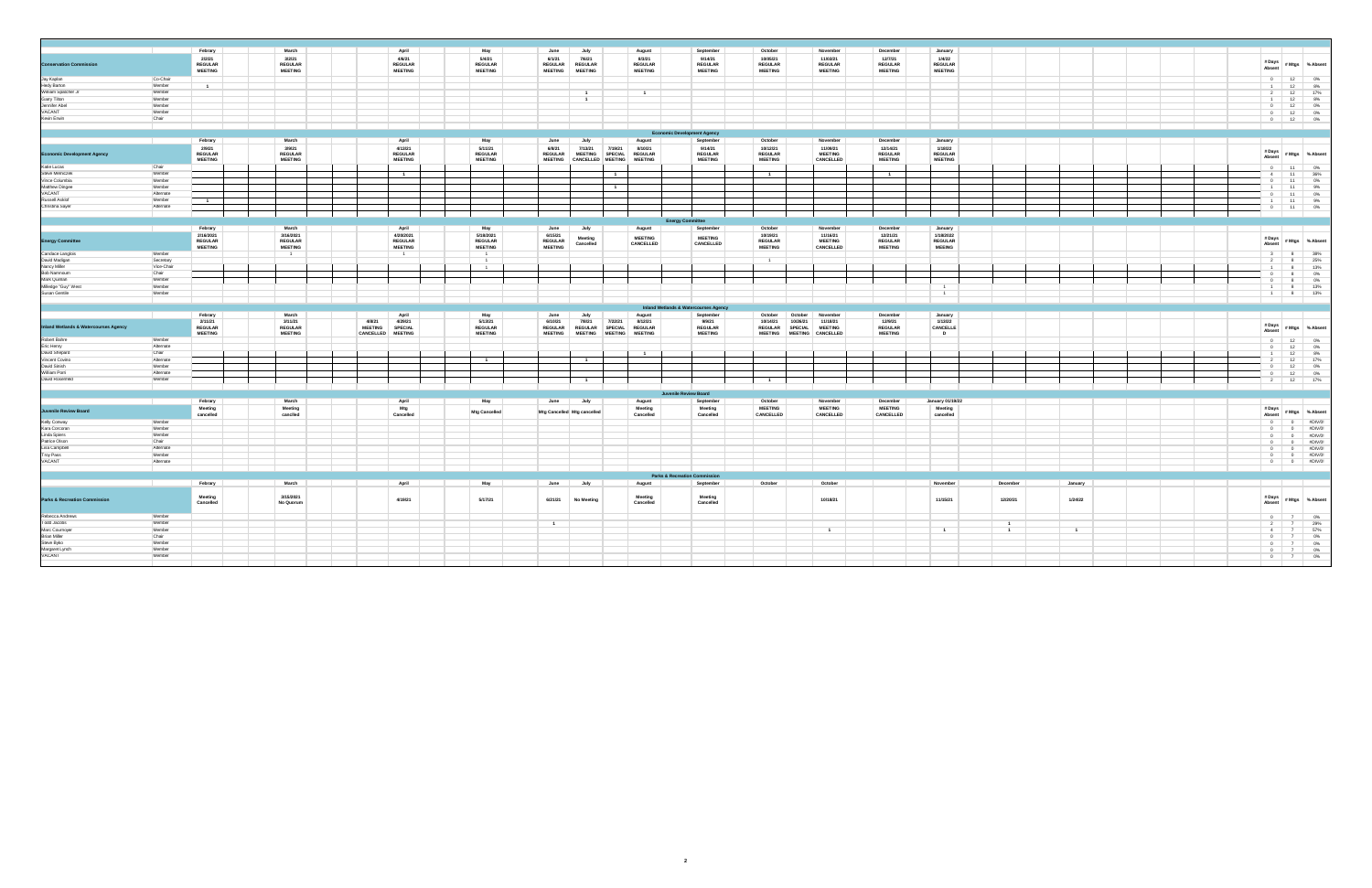|                                                                                                                                                  |                                   |                             |                |                             |                                            |                                            |                |                             |                            |                                  | <b>Pension Committee</b>                      |                             |                                  |                         |                             |                            |                              |                    |                |            |  |            |                                                                                                                                                           |                                                                                                                                                                                                                     |
|--------------------------------------------------------------------------------------------------------------------------------------------------|-----------------------------------|-----------------------------|----------------|-----------------------------|--------------------------------------------|--------------------------------------------|----------------|-----------------------------|----------------------------|----------------------------------|-----------------------------------------------|-----------------------------|----------------------------------|-------------------------|-----------------------------|----------------------------|------------------------------|--------------------|----------------|------------|--|------------|-----------------------------------------------------------------------------------------------------------------------------------------------------------|---------------------------------------------------------------------------------------------------------------------------------------------------------------------------------------------------------------------|
|                                                                                                                                                  |                                   | Febrary                     |                | March                       | April                                      | May                                        |                | June                        | July                       | August                           |                                               | September                   |                                  |                         | October                     |                            | November                     |                    |                | December   |  | January    |                                                                                                                                                           |                                                                                                                                                                                                                     |
| <b>Pension Committee<br/>Diane Daley<br/>Peter Cowenhoven</b>                                                                                    |                                   | 2/10/2021<br><b>REGULAR</b> |                | no meeting                  | no meeting                                 | 5/12/2021<br><b>REGULAR</b>                |                | no meeting                  | no meeting                 | 8/11/2021<br><b>REGULAR</b>      |                                               | no meeting                  |                                  |                         | no meeting                  |                            | 11/17/2021<br><b>REGULAR</b> |                    |                | no meeting |  | no meeting | # Days<br>Absent                                                                                                                                          | # Mtgs % Absent                                                                                                                                                                                                     |
|                                                                                                                                                  | Member                            |                             |                |                             |                                            |                                            |                |                             |                            |                                  |                                               |                             |                                  |                         |                             |                            |                              |                    |                |            |  |            |                                                                                                                                                           |                                                                                                                                                                                                                     |
|                                                                                                                                                  | Member                            |                             |                |                             |                                            |                                            |                |                             |                            |                                  |                                               |                             |                                  |                         |                             |                            |                              |                    |                |            |  |            |                                                                                                                                                           | $\begin{array}{c cc} 2 & 4 & 50\% \\ 0 & 4 & 0\% \\ 1 & 4 & 25\% \\ 0 & 4 & 0\% \\ 0 & 4 & 0\% \\ \end{array}$                                                                                                      |
|                                                                                                                                                  | Member<br>Chair                   |                             |                |                             |                                            |                                            |                |                             |                            |                                  |                                               |                             |                                  |                         |                             |                            | $\overline{1}$               |                    |                |            |  |            |                                                                                                                                                           |                                                                                                                                                                                                                     |
| John Britt<br>Sergio Benedetti<br>Michael Nardello                                                                                               | Member                            |                             |                |                             |                                            |                                            |                |                             |                            |                                  |                                               |                             |                                  |                         |                             |                            |                              |                    |                |            |  |            |                                                                                                                                                           |                                                                                                                                                                                                                     |
|                                                                                                                                                  |                                   |                             |                |                             |                                            |                                            |                |                             |                            |                                  |                                               |                             |                                  |                         |                             |                            |                              |                    |                |            |  |            |                                                                                                                                                           |                                                                                                                                                                                                                     |
|                                                                                                                                                  |                                   |                             |                |                             |                                            |                                            |                |                             |                            |                                  | <b>Permanent Municipal Building Committee</b> |                             |                                  |                         |                             |                            |                              |                    |                |            |  |            |                                                                                                                                                           |                                                                                                                                                                                                                     |
|                                                                                                                                                  |                                   | Febrary                     |                | March                       | April                                      | May                                        |                | June                        | July                       | August                           |                                               | September                   | October                          |                         | November                    |                            |                              |                    |                | December   |  | January    |                                                                                                                                                           |                                                                                                                                                                                                                     |
| Permanent Municipal Building Committee                                                                                                           |                                   | <b>MEETING</b><br>CANCELLED |                | <b>MEETING</b><br>CANCELLED | 4/6/21<br><b>REGULAR</b><br><b>MEETING</b> | 5/4/21<br><b>REGULAR</b><br><b>MEETING</b> |                | <b>MEETING</b><br>CANCELLED | Meeting<br>Cancelled       | <b>MEETING</b><br>CANCELLED      |                                               | <b>MEETING</b><br>CANCELLED | <b>MEETING</b>                   | CANCELLED               | <b>MEETING</b><br>CANCELLED |                            |                              |                    |                | 12/7/21    |  | 1/4/22     | # Days<br>Absent                                                                                                                                          | #Mtgs %Absent                                                                                                                                                                                                       |
|                                                                                                                                                  | Member                            |                             |                |                             |                                            |                                            |                |                             |                            |                                  |                                               |                             |                                  |                         |                             |                            |                              |                    |                |            |  |            |                                                                                                                                                           |                                                                                                                                                                                                                     |
| Karen Berry<br>Ronald Dymicki<br>David Madigan<br>Peter Reynolds                                                                                 | Member                            |                             |                |                             | $\overline{1}$                             |                                            |                |                             |                            |                                  |                                               |                             |                                  |                         |                             |                            |                              |                    |                |            |  |            | $-1$ $-4$                                                                                                                                                 | 25%                                                                                                                                                                                                                 |
|                                                                                                                                                  | Member<br>Chair                   |                             |                |                             |                                            | $\overline{1}$                             |                |                             |                            |                                  |                                               |                             |                                  |                         |                             |                            |                              |                    |                |            |  |            |                                                                                                                                                           | $\begin{array}{ c c c c c }\hline &\textbf{1} & \textbf{4} & \textbf{25\%} \\ \textbf{0} & \textbf{4} & \textbf{0\%} \\ \hline \end{array}$                                                                         |
| <b>Firehouse Project</b>                                                                                                                         |                                   |                             |                |                             |                                            |                                            |                |                             |                            |                                  |                                               |                             |                                  |                         |                             |                            |                              |                    |                |            |  |            |                                                                                                                                                           |                                                                                                                                                                                                                     |
| Gerry Holland<br>Thomas Gotaski                                                                                                                  | <b>Temp Member</b>                |                             |                |                             |                                            |                                            |                |                             |                            |                                  |                                               |                             |                                  |                         |                             |                            |                              |                    |                |            |  |            |                                                                                                                                                           |                                                                                                                                                                                                                     |
| Craig Robbins                                                                                                                                    | <b>Temp Member</b><br>Temp Member |                             |                |                             |                                            |                                            |                |                             |                            |                                  |                                               |                             |                                  |                         |                             |                            |                              |                    |                |            |  |            |                                                                                                                                                           |                                                                                                                                                                                                                     |
| Richard Hutchings                                                                                                                                | <b>Temp Member</b>                |                             |                |                             |                                            |                                            |                |                             |                            |                                  |                                               |                             |                                  |                         |                             |                            |                              |                    |                |            |  |            |                                                                                                                                                           | $\begin{array}{ c c c c } \hline & 0 & 0 & \# \textnormal{DIV}/0! \\ \hline 0 & 0 & \# \textnormal{DIV}/0! \\ \hline 0 & 0 & \# \textnormal{DIV}/0! \\ \hline 0 & 0 & \# \textnormal{DIV}/0! \\ \hline \end{array}$ |
|                                                                                                                                                  |                                   |                             |                |                             |                                            |                                            |                |                             |                            |                                  |                                               |                             |                                  |                         |                             |                            |                              |                    |                |            |  |            |                                                                                                                                                           |                                                                                                                                                                                                                     |
|                                                                                                                                                  |                                   |                             |                |                             |                                            |                                            |                |                             |                            |                                  | <b>Planning &amp; Zoning Commission</b>       |                             |                                  |                         |                             |                            |                              |                    |                |            |  |            |                                                                                                                                                           |                                                                                                                                                                                                                     |
|                                                                                                                                                  |                                   | Febrary<br>2/3/21           | 2/17/21        | March<br>3/17/21            | April<br>4/19/21                           | May<br>5/5/21                              | 5/19/2021      | June<br>6/16/21             | July<br>7/7/21             | August<br>9/18/21<br>7/21/21     |                                               | September<br>9/1/21         | October<br>9/15/21<br>10/20/21   |                         | November<br>11/17/21        | December<br>12/15/21       | January<br>1/5/22            | January<br>1/19/22 |                |            |  |            | <b>Contract Contract</b>                                                                                                                                  |                                                                                                                                                                                                                     |
| <b>Planning &amp; Zoning Commission</b><br>David Evens<br>John Huyghebaert<br>Philip Pane<br>Lizalseth Vinick<br>Aimee Hoben<br>Elizabeth Vinick |                                   | SPECIAL REGULAR             |                | <b>REGULAR</b>              | <b>REGULAR</b>                             | <b>SPECIAL</b>                             | <b>REGULAR</b> | <b>REGULAR</b>              |                            | SPECIAL REGULAR REGULAR          |                                               | <b>SPECIAL</b>              | REGULAR REGULAR                  |                         | <b>SPECIAL</b><br>MEETING   | <b>REGULAR</b>             | <b>SPECIAL</b>               | REGULAR            |                |            |  |            | $#$ Days<br>Absent                                                                                                                                        | #Mtgs %Absent                                                                                                                                                                                                       |
|                                                                                                                                                  | Member                            | MEETING MEETING             |                | <b>MEETING</b>              | <b>MEETING</b>                             | <b>MEETING</b>                             | <b>MEETING</b> | <b>MEETING</b>              | $\overline{1}$             | MEETING MEETING MEETING          |                                               | MEETING MEETING             | <b>MEETING</b>                   |                         |                             | <b>MEETING</b>             | <b>MEETING</b>               | <b>MEETING</b>     |                |            |  |            | 17<br>$-4$                                                                                                                                                | 24%                                                                                                                                                                                                                 |
|                                                                                                                                                  | Member                            |                             |                |                             | $\overline{1}$                             |                                            |                | $\blacksquare$              |                            |                                  |                                               |                             |                                  |                         |                             | $\overline{1}$             |                              |                    |                |            |  |            | 17<br>$\vert$ 1 $\vert$                                                                                                                                   |                                                                                                                                                                                                                     |
|                                                                                                                                                  | Member                            |                             | $\overline{1}$ |                             |                                            |                                            |                | $-1$                        |                            |                                  |                                               | $-1$                        | $\blacksquare$<br>$\blacksquare$ |                         | $-1$                        | $\blacksquare$             | $\blacksquare$               | $-1$               |                |            |  |            | 17<br>9                                                                                                                                                   | 6%<br>53%<br>0%                                                                                                                                                                                                     |
|                                                                                                                                                  | Member                            |                             |                |                             |                                            |                                            |                |                             |                            |                                  |                                               |                             |                                  |                         |                             |                            |                              |                    |                |            |  |            | $0 \t 17$                                                                                                                                                 |                                                                                                                                                                                                                     |
|                                                                                                                                                  | Alternate<br>Alternate            |                             |                |                             |                                            |                                            |                |                             |                            |                                  |                                               |                             |                                  |                         |                             |                            |                              |                    |                |            |  |            | $-17$<br>$\overline{\phantom{0}}$<br>17                                                                                                                   | $0\%$                                                                                                                                                                                                               |
| Rachelle Harper                                                                                                                                  | Member                            |                             |                |                             |                                            |                                            |                |                             |                            |                                  |                                               |                             | $\overline{1}$                   |                         |                             | $\overline{1}$             |                              |                    |                |            |  |            | $\overline{0}$<br>$\overline{2}$                                                                                                                          | $0\%$                                                                                                                                                                                                               |
| Michael Vogel<br>Jonathan Thiesse                                                                                                                | Member                            |                             |                |                             |                                            |                                            |                |                             |                            |                                  |                                               |                             |                                  |                         | $\mathbf{1}$                |                            |                              |                    |                |            |  |            | $\overline{1}$                                                                                                                                            | $\begin{array}{ c c c }\n 17 & 12\% \\  \hline\n 17 & 6\% \\  \end{array}$                                                                                                                                          |
|                                                                                                                                                  | Chair                             |                             |                |                             |                                            |                                            |                |                             |                            |                                  |                                               | $\mathbf{1}$                |                                  |                         |                             |                            |                              |                    |                |            |  |            | $-1$                                                                                                                                                      | $\begin{array}{ c c c }\n 17 & 6\% \\  \hline\n 17 & 0\% \\  \end{array}$                                                                                                                                           |
| Robert Evenski                                                                                                                                   | Alternate                         |                             |                |                             |                                            |                                            |                |                             |                            |                                  |                                               |                             |                                  |                         |                             |                            |                              |                    |                |            |  |            | $\sim$ 0                                                                                                                                                  |                                                                                                                                                                                                                     |
|                                                                                                                                                  |                                   |                             |                |                             |                                            |                                            |                |                             |                            |                                  | <b>Temporary Sustainable Waste Mngmt</b>      |                             |                                  |                         |                             |                            |                              |                    |                |            |  |            |                                                                                                                                                           |                                                                                                                                                                                                                     |
|                                                                                                                                                  |                                   |                             |                |                             |                                            |                                            |                |                             |                            |                                  |                                               |                             |                                  |                         |                             |                            |                              |                    |                |            |  |            |                                                                                                                                                           |                                                                                                                                                                                                                     |
| <b>Temporary Sustainable Waste Mngmt</b>                                                                                                         |                                   |                             |                |                             |                                            |                                            |                |                             |                            |                                  |                                               |                             |                                  |                         |                             |                            |                              |                    |                |            |  |            | #Days                                                                                                                                                     | #Mtgs % Absent                                                                                                                                                                                                      |
|                                                                                                                                                  |                                   |                             |                |                             |                                            |                                            |                |                             |                            |                                  |                                               |                             |                                  |                         |                             |                            |                              |                    |                |            |  |            | Absent                                                                                                                                                    |                                                                                                                                                                                                                     |
|                                                                                                                                                  | Temp Member                       |                             |                |                             |                                            |                                            |                |                             |                            |                                  |                                               |                             |                                  |                         |                             |                            |                              |                    |                |            |  |            | $\overline{0}$<br>$\overline{\phantom{0}}$                                                                                                                | #DIV/0!                                                                                                                                                                                                             |
| Adrwin Mejia<br>Michelle Winkler<br>Deborah Winsor<br>VACANT                                                                                     | Temp Member<br>Temp Member        |                             |                |                             |                                            |                                            |                |                             |                            |                                  |                                               |                             |                                  |                         |                             |                            |                              |                    |                |            |  |            | $\bullet$<br>$\overline{\phantom{0}}$                                                                                                                     | 0 #DIV/0!<br>#DIV/0!                                                                                                                                                                                                |
|                                                                                                                                                  | Temp Member                       |                             |                |                             |                                            |                                            |                |                             |                            |                                  |                                               |                             |                                  |                         |                             |                            |                              |                    |                |            |  |            | $\sim$ 0<br>$\bullet$<br>$\bullet$                                                                                                                        | #DIV/0!                                                                                                                                                                                                             |
| VACANT                                                                                                                                           | Temp Member                       |                             |                |                             |                                            |                                            |                |                             |                            |                                  |                                               |                             |                                  |                         |                             |                            |                              |                    |                |            |  |            | $0$ 0                                                                                                                                                     | #DIV/0!                                                                                                                                                                                                             |
| VACANT<br>VACANT                                                                                                                                 | Temp Member                       |                             |                |                             |                                            |                                            |                |                             |                            |                                  |                                               |                             |                                  |                         |                             |                            |                              |                    |                |            |  |            | $0$ 0                                                                                                                                                     | #DIV/0!                                                                                                                                                                                                             |
|                                                                                                                                                  |                                   |                             |                |                             |                                            |                                            |                |                             |                            |                                  |                                               |                             |                                  |                         |                             |                            |                              |                    |                |            |  |            |                                                                                                                                                           | 0 0 #DIV/0!                                                                                                                                                                                                         |
|                                                                                                                                                  | Temp Member                       |                             |                |                             |                                            |                                            |                |                             |                            |                                  |                                               |                             |                                  |                         |                             |                            |                              |                    |                |            |  |            |                                                                                                                                                           |                                                                                                                                                                                                                     |
|                                                                                                                                                  |                                   |                             |                |                             |                                            |                                            |                |                             |                            |                                  | <b>WPCA</b>                                   |                             |                                  |                         |                             |                            |                              |                    |                |            |  |            |                                                                                                                                                           |                                                                                                                                                                                                                     |
|                                                                                                                                                  |                                   | Febrary                     |                | March                       | April                                      | May                                        |                | June                        | July                       | August                           | September                                     | October                     | November                         | December<br>January     |                             |                            |                              |                    |                |            |  |            |                                                                                                                                                           |                                                                                                                                                                                                                     |
|                                                                                                                                                  |                                   |                             |                |                             |                                            |                                            |                |                             |                            | 8/3/2021                         |                                               |                             |                                  | 12/7/2021<br>01/04/2022 |                             |                            |                              |                    |                |            |  |            |                                                                                                                                                           |                                                                                                                                                                                                                     |
|                                                                                                                                                  |                                   | 2/2/21                      |                | 3/2/21                      | 4/6/21                                     | 5/4/21                                     |                | 6/1/21                      | 7/6/21                     | Cancelled                        | 9/7/21                                        | 10/5/21                     | 11/2/21                          | Cancelled<br>Cancelled  |                             |                            |                              |                    |                |            |  |            |                                                                                                                                                           | #Days<br>Absent #Mtgs %Absent                                                                                                                                                                                       |
|                                                                                                                                                  | Member                            |                             |                |                             |                                            |                                            |                |                             |                            |                                  | $\overline{1}$                                |                             | $\overline{1}$                   |                         |                             |                            |                              |                    |                |            |  |            | $\overline{\phantom{0}}$ 2<br>9                                                                                                                           |                                                                                                                                                                                                                     |
|                                                                                                                                                  | Chair                             |                             |                |                             |                                            |                                            |                |                             |                            |                                  |                                               |                             |                                  |                         |                             |                            |                              |                    |                |            |  |            | $\overline{0}$<br>9                                                                                                                                       |                                                                                                                                                                                                                     |
|                                                                                                                                                  | Member<br>Member                  |                             |                |                             |                                            |                                            |                |                             | $\blacksquare$             |                                  |                                               |                             |                                  |                         |                             |                            |                              |                    |                |            |  |            | $-1$<br>9<br>$\sim$ 1<br>9                                                                                                                                |                                                                                                                                                                                                                     |
|                                                                                                                                                  | Member                            |                             |                |                             |                                            |                                            |                |                             |                            |                                  |                                               |                             | $\blacksquare$                   |                         |                             |                            |                              |                    |                |            |  |            | $\overline{0}$<br>9                                                                                                                                       | $22\%$<br>0%<br>11%<br>11%<br>0%                                                                                                                                                                                    |
|                                                                                                                                                  | Member                            |                             |                |                             |                                            |                                            |                |                             | $\blacksquare$             |                                  | $\blacksquare$                                |                             |                                  |                         |                             |                            |                              |                    |                |            |  |            | $2 \t 9$                                                                                                                                                  |                                                                                                                                                                                                                     |
| <b>WPCA</b><br>Stephen Melniczek<br>Art Mauger<br>Russell Bush<br>Jemn VanScoter<br>Robert Celmer<br>Nicholas Quellette<br>VACANT                | Member                            |                             |                |                             |                                            |                                            |                |                             |                            |                                  |                                               |                             |                                  |                         |                             |                            |                              |                    |                |            |  |            | $0 \quad 9$                                                                                                                                               | $\frac{22\%}{0\%}$                                                                                                                                                                                                  |
|                                                                                                                                                  |                                   |                             |                |                             |                                            |                                            |                |                             |                            |                                  | <b>Youth Services Bureau</b>                  |                             |                                  |                         |                             |                            |                              |                    |                |            |  |            |                                                                                                                                                           |                                                                                                                                                                                                                     |
|                                                                                                                                                  |                                   | Febrary                     |                | March                       | April                                      | May                                        |                | June                        | July                       | August                           |                                               | September                   |                                  |                         | October                     |                            | November                     |                    | December       | January    |  |            |                                                                                                                                                           |                                                                                                                                                                                                                     |
|                                                                                                                                                  |                                   |                             |                |                             | 04/12/21<br>4/22/21                        |                                            |                |                             |                            | 8/16/2021                        |                                               |                             |                                  |                         |                             |                            |                              |                    |                |            |  |            |                                                                                                                                                           |                                                                                                                                                                                                                     |
| Youth Services Bureau                                                                                                                            |                                   | 2/8/21                      |                | 3/8/21                      | REGULAR SPECIAL<br>MEETING MEETING         | 5/10/2021                                  |                | 6/21/2021                   | No Meeting                 | <b>SPECIAL</b><br><b>MEETING</b> |                                               | <b>No Meeting</b>           |                                  |                         | 10/18/2021                  |                            | 11/8/2021                    |                    | 12/13/2021     | 1/10/2022  |  |            | # Days<br>Absent                                                                                                                                          | #Mtgs % Absent                                                                                                                                                                                                      |
|                                                                                                                                                  | Member                            | $\blacksquare$              |                | $\overline{1}$              |                                            |                                            |                | $\blacksquare$              |                            | $-1$                             |                                               |                             |                                  |                         | $\overline{1}$              |                            |                              |                    | $-1$           |            |  |            |                                                                                                                                                           |                                                                                                                                                                                                                     |
| Glenn Barger<br>Maria Skinner                                                                                                                    | Member<br>Member                  |                             |                | $\overline{1}$              | $\blacksquare$                             |                                            |                |                             |                            | $\blacksquare$                   |                                               |                             |                                  |                         | $\blacksquare$              |                            |                              |                    |                |            |  |            |                                                                                                                                                           | $\begin{array}{ c c c c c }\n\hline\n\text{6} & \text{11} & \text{55\%} \\ \hline\n\text{4} & \text{11} & \text{36\%} \\ \hline\n\end{array}$                                                                       |
|                                                                                                                                                  | Member                            | $\overline{1}$              |                |                             | $\overline{1}$                             |                                            |                |                             |                            |                                  |                                               |                             |                                  |                         |                             |                            |                              |                    |                |            |  |            | $2 \t11 \t18\%$                                                                                                                                           |                                                                                                                                                                                                                     |
| Matt Keefe                                                                                                                                       | Member                            | $\blacksquare$              |                |                             | $\overline{1}$                             |                                            |                | $\overline{1}$              |                            |                                  |                                               |                             |                                  |                         |                             |                            |                              |                    | $\overline{1}$ |            |  |            |                                                                                                                                                           | $\begin{array}{ c c c c }\n\hline\n0 & 11 & 0\% \\ 4 & 11 & 36\% \\ \hline\n\end{array}$                                                                                                                            |
| Sue Saidel                                                                                                                                       | Chair                             |                             |                |                             |                                            |                                            |                |                             |                            |                                  |                                               |                             |                                  |                         |                             |                            |                              |                    |                |            |  |            | $0$ 11 0%                                                                                                                                                 |                                                                                                                                                                                                                     |
| VACANT                                                                                                                                           | Member                            |                             |                |                             |                                            |                                            |                |                             |                            |                                  |                                               |                             |                                  |                         |                             |                            |                              |                    |                |            |  |            | $0$ 11 0%                                                                                                                                                 |                                                                                                                                                                                                                     |
|                                                                                                                                                  |                                   |                             |                |                             |                                            |                                            |                |                             |                            |                                  | <b>Zoning Board of Appeals</b>                |                             |                                  |                         |                             |                            |                              |                    |                |            |  |            |                                                                                                                                                           |                                                                                                                                                                                                                     |
|                                                                                                                                                  |                                   | Febrary                     |                | March                       | April                                      | May                                        |                | June July                   |                            | August                           |                                               | September                   |                                  | October                 | November                    | December                   | January                      |                    |                |            |  |            | <b>Contract Contract</b>                                                                                                                                  |                                                                                                                                                                                                                     |
|                                                                                                                                                  |                                   | 2/8/21<br><b>REGULAR</b>    |                | 3/9/21<br><b>MEETING</b>    | 4/12/21<br><b>REGULAR</b>                  | 5/10/21<br><b>REGULAR</b>                  |                | 6/14/21                     | 7/12/21<br>MEETING REGULAR | 8/9/21<br><b>MEETING</b>         |                                               | 9/13/21<br><b>MEETING</b>   | <b>MEETING</b>                   | 10/18/21                | <b>NO QUORUM</b>            | 12/13/21<br><b>REGULAR</b> | 1/10/22<br><b>REGULAR</b>    |                    |                |            |  |            |                                                                                                                                                           |                                                                                                                                                                                                                     |
|                                                                                                                                                  |                                   | <b>MEETING</b>              |                | CANCELLED                   | <b>MEETING</b>                             | <b>MEETING</b>                             |                | CANCELLED MEETING           |                            | CANCELLED                        |                                               | CANCELLED                   |                                  | CANCELLED               |                             | <b>MEETING</b>             | <b>MEETING</b>               |                    |                |            |  |            |                                                                                                                                                           | #Days<br>Absent #Mtgs %Absent                                                                                                                                                                                       |
| Christopher Kerr                                                                                                                                 | Member                            | $-1$                        |                |                             | $\blacksquare$                             | $\blacksquare$                             |                |                             | $\blacksquare$             |                                  |                                               |                             |                                  |                         |                             | $\overline{1}$             | $\overline{1}$               |                    |                |            |  |            | 6 6 100%                                                                                                                                                  |                                                                                                                                                                                                                     |
| Rachelle Harper<br>Laura Meheran<br><b>Zoning Board of Appeals</b><br><b>Bob Celmer</b>                                                          | Member<br>Chair                   |                             |                |                             |                                            |                                            |                |                             |                            |                                  |                                               |                             |                                  |                         |                             |                            |                              |                    |                |            |  |            | $0$ 6                                                                                                                                                     | $0\%$                                                                                                                                                                                                               |
|                                                                                                                                                  | Member                            |                             |                |                             |                                            |                                            |                |                             | $\overline{1}$             |                                  |                                               |                             |                                  |                         |                             |                            |                              |                    |                |            |  |            | $\begin{array}{c c c c c c c c} \hline \multicolumn{3}{c }{\textbf{0}} & \multicolumn{3}{c }{\textbf{6}} & \multicolumn{3}{c }{\textbf{0}\%} \end{array}$ |                                                                                                                                                                                                                     |
|                                                                                                                                                  | Alternate                         |                             |                |                             |                                            |                                            |                |                             |                            |                                  |                                               |                             |                                  |                         |                             |                            |                              |                    |                |            |  |            |                                                                                                                                                           | $\begin{array}{c cc} 1 & 6 & 17\% \\ \hline 0 & 6 & 0\% \end{array}$                                                                                                                                                |
| Lucien Rucci<br>Brian Miller<br>Susan Vincent<br>Stephen Philbrick<br>VACANT<br>VACANT                                                           | Member<br>Alternate               |                             |                |                             |                                            |                                            |                |                             |                            |                                  |                                               |                             |                                  |                         |                             |                            |                              |                    |                |            |  |            |                                                                                                                                                           | $\begin{array}{ccccccc}\n & 0 & 6 & 0 \\  & 0 & 6 & 0 \\  & 0 & 6 & 0\n\end{array}$                                                                                                                                 |

**3**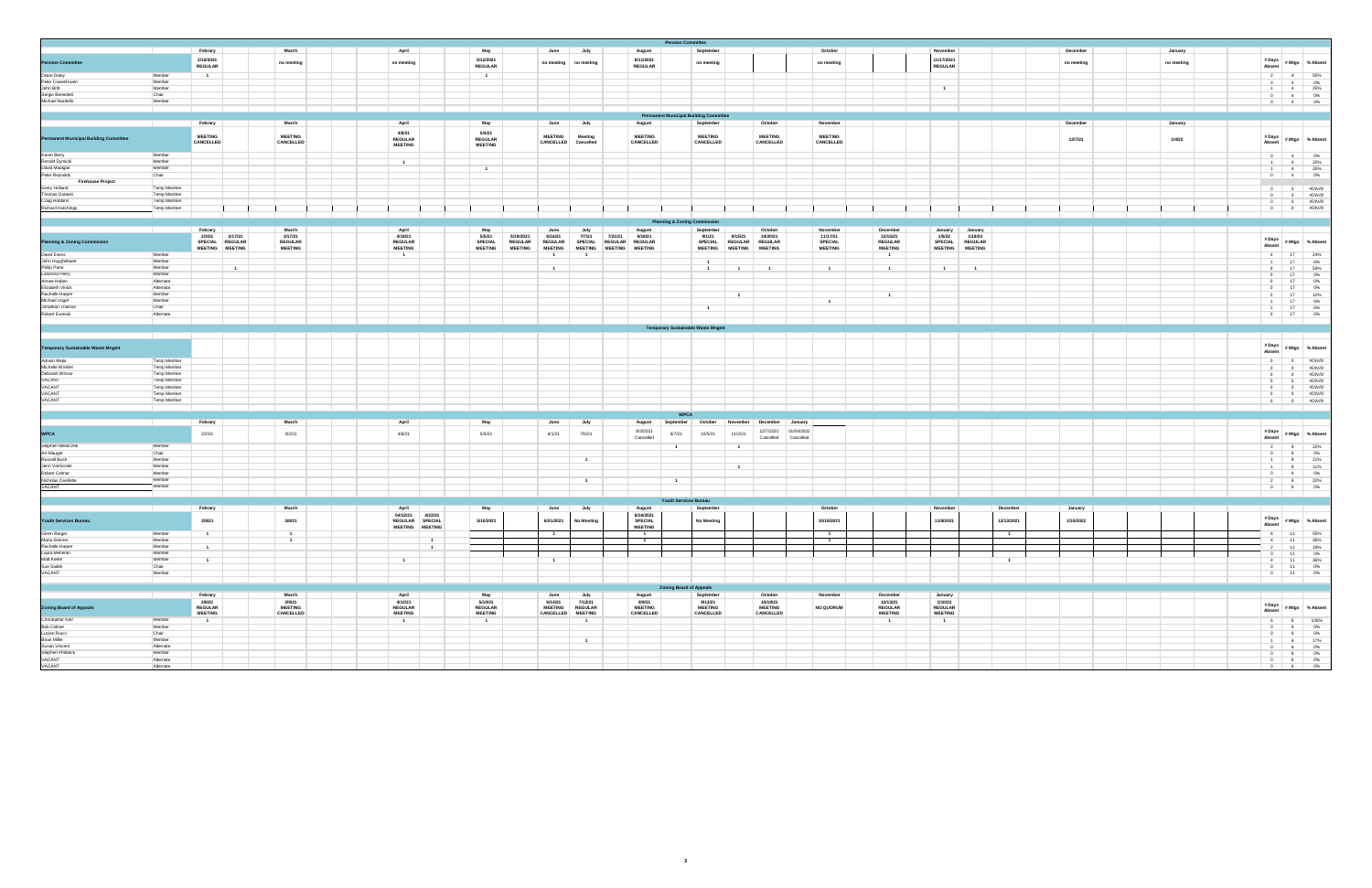## **TOWN OF CANTON - BOARD ABSENTEE RECORD FOR PAST 12 MONTHS**

|                       | <b>Board of Finance</b>                           |                         |                |          |
|-----------------------|---------------------------------------------------|-------------------------|----------------|----------|
|                       |                                                   | # Days<br>Absent        | # Mtgs         | % Absent |
| Sarah Faulkner        | Member                                            | $\Omega$                | 18             | 0%       |
| Kenneth Humphrey      | Member                                            | 1                       | 18             | 6%       |
| Andrew Lavery         | Member                                            | 0                       | 18             | 0%       |
| Andrew Ziemba         | Member                                            | 0                       | 18             | 0%       |
| Katie Kenney          | Member                                            | $\Omega$                | 18             | 0%       |
| Thomas Blatchley      | Member                                            | 0                       | 18             | 0%       |
|                       |                                                   |                         |                |          |
|                       | <b>Board of Selectmen</b>                         |                         |                |          |
|                       |                                                   | # Days                  | # Mtgs         | % Absent |
|                       |                                                   | <b>Absent</b>           |                |          |
| William Volovski      | Selectman                                         | $\Omega$                | 26             | 0%       |
| Warren Humphrey       | Selectman                                         | 0                       | 26             | 0%       |
| Stephen Sedor         | Selectman                                         | 0                       | 26             | 0%       |
| <b>Tim LeGeyt</b>     | Selectman                                         | 1                       | 26             | 4%       |
| <b>Bob Bessel</b>     | Selectman                                         | 0                       | 26             | 0%       |
|                       | <b>Canton Center Historic District Commission</b> |                         |                |          |
|                       |                                                   |                         |                |          |
|                       |                                                   | # Days<br><b>Absent</b> | # Mtgs         | % Absent |
| Christopher Bonelli   | Member                                            | $\Omega$                | 3              | 0%       |
| Susan Lampros         | Member                                            | $\mathbf 0$             | 3              | 0%       |
| Gina Magennis         | Chair                                             | 0                       | 3              | 0%       |
| Kenneth Schwartz      | Member<br>Vice Chair                              | $\Omega$                | 3              | 0%       |
| Marianne Burbank      |                                                   | 0                       | 3              | 0%       |
| VACANT                | Alternate                                         |                         | 3              | 0%       |
| VACANT                | Alternate                                         |                         | 3              | 0%       |
| VACANT                | Alternate                                         |                         | 3              | 0%       |
|                       | <b>Canton Housing Authority</b>                   |                         |                |          |
|                       |                                                   | # Days                  |                |          |
|                       |                                                   | Absent                  | # Mtgs         | % Absent |
| <b>Bette Lowell</b>   | Chair                                             | 0                       | $\overline{4}$ | 0%       |
| Steven Stang          | Member                                            | 3                       | 4              | 75%      |
| <b>Arthur Lowell</b>  | Member                                            | 0                       | 4              | 0%       |
| <b>Ricard Gerald</b>  | Member                                            | 1                       | 4              | 25%      |
| Linea Erickson        | Member                                            | 1                       | 4              | 25%      |
|                       |                                                   |                         |                |          |
|                       | <b>Canton Public Library Board of Trustees</b>    |                         |                |          |
|                       |                                                   | # Days<br><b>Absent</b> | # Mtgs         | % Absent |
| Rowena Okie           | Vice Chair                                        | 1                       | 5              | 20%      |
| Amelia Porri          | Member                                            | 0                       | 5              | 0%       |
| Karen Manternach      | Member                                            | 0                       | 5              | 0%       |
|                       |                                                   |                         |                |          |
| Karol McAllister      | Member                                            | 0                       | 5              | 0%       |
| Elizabeth Bradley     | Member                                            | 0                       | 5              | 0%       |
| Deborah Miller        | Member                                            | 1                       | 5              | 20%      |
| Margaret Braxton      | Member                                            | 5                       | 5              | 100%     |
| Christopher Hager     | Member                                            | 0                       | 5              | 0%       |
| VACANT                | Member                                            |                         | 5              | 0%       |
|                       |                                                   |                         |                |          |
|                       | <b>Collinsville Historic District Commission</b>  |                         |                |          |
|                       |                                                   | # Days<br>Absent        | # Mtgs         | % Absent |
| Sylvia Cancela        | Alternate                                         | 5                       | 11             | 45%      |
| Eric Jackson          | Member                                            | 4                       | 11             | 36%      |
| Walter Kendra         | Member                                            | 7                       | 11             | 64%      |
| David Leff            | Member                                            | 0                       | 11             | 0%       |
| Stephen Veillette     | Chair                                             | 0                       | 11             | $0\%$    |
| James Grant           | Member                                            | 2                       | 11             | 18%      |
| Jennifer Barlow Asaro | Alternate                                         | 3                       | 11             | 27%      |
| Donald Tarinelli      | Alternate                                         | 0                       | 11             | 0%       |
|                       | <b>Commission on Aging</b>                        |                         |                |          |
|                       |                                                   |                         |                |          |
|                       |                                                   | # Days<br>Absent        | # Mtgs         | % Absent |
| Michie Hesselbrock    | Chair                                             | 0                       | 10             | 0%       |
| Lori Kluesendorf      | Vice Chair                                        | 0                       | 10             | 0%       |
| Dorothea Murray       | Secretary                                         | 1                       | 10             | 10%      |
| Nancy Becker          | Member                                            | 3                       | 10             | 30%      |
|                       |                                                   |                         |                |          |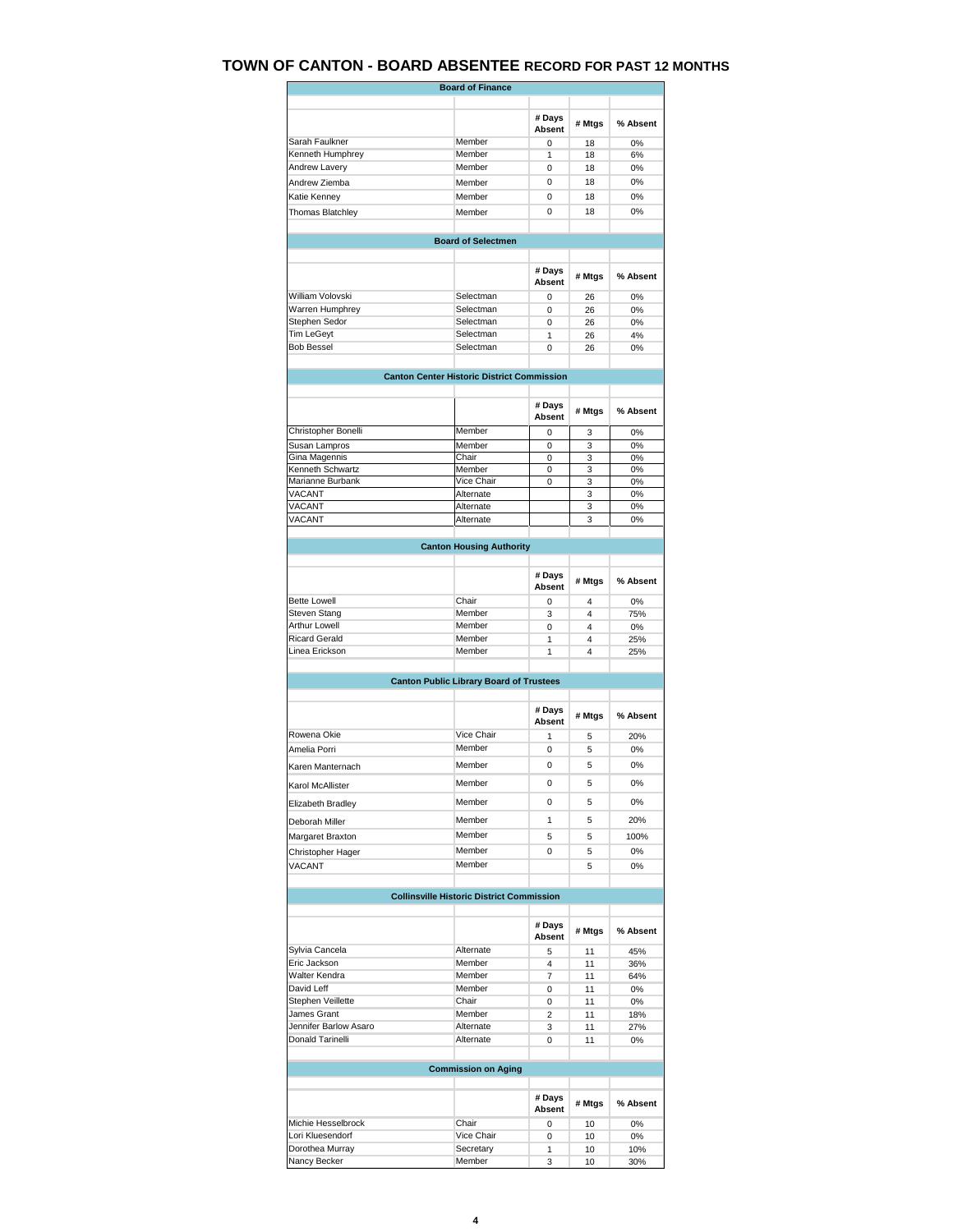## **TOWN OF CANTON - BOARD ABSENTEE RECORD FOR PAST 12 MONTHS**

| Virginia Crawford                                                                                                                                                                                                                         | Member                                           | 2                       | 10             | 20%                                                                                                                 |
|-------------------------------------------------------------------------------------------------------------------------------------------------------------------------------------------------------------------------------------------|--------------------------------------------------|-------------------------|----------------|---------------------------------------------------------------------------------------------------------------------|
| Maureen Wallison                                                                                                                                                                                                                          | Member                                           | $\overline{7}$          | 10             | 70%                                                                                                                 |
| VACANT                                                                                                                                                                                                                                    | Alternate                                        |                         | 10             | 0%                                                                                                                  |
|                                                                                                                                                                                                                                           |                                                  |                         |                |                                                                                                                     |
| Len Dunstan                                                                                                                                                                                                                               | Alternate                                        | 3                       | 10             | 30%                                                                                                                 |
| <b>Heather Gillette</b>                                                                                                                                                                                                                   | Member                                           | 3                       | 10             | 30%                                                                                                                 |
| VACANT                                                                                                                                                                                                                                    | Alternate                                        |                         | 10             | 0%                                                                                                                  |
|                                                                                                                                                                                                                                           | <b>Conservation Commission</b>                   |                         |                |                                                                                                                     |
|                                                                                                                                                                                                                                           |                                                  |                         |                |                                                                                                                     |
|                                                                                                                                                                                                                                           |                                                  | # Days<br>Absent        | # Mtgs         | % Absent                                                                                                            |
| Jay Kaplan                                                                                                                                                                                                                                | Co-Chair                                         | 0                       | 12             | 0%                                                                                                                  |
| <b>Hedy Barton</b>                                                                                                                                                                                                                        | Member                                           | 1                       | 12             | 8%                                                                                                                  |
| William Spatcher Jr                                                                                                                                                                                                                       | Member                                           | 2                       | 12             | 17%                                                                                                                 |
|                                                                                                                                                                                                                                           | Member                                           |                         |                |                                                                                                                     |
| Garry Tilton                                                                                                                                                                                                                              |                                                  | 1                       | 12             | 8%                                                                                                                  |
| Jennifer Abel                                                                                                                                                                                                                             | Member                                           | 0                       | 12             | $0\%$                                                                                                               |
| <b>VACANT</b>                                                                                                                                                                                                                             | Member                                           |                         | 12             | 0%                                                                                                                  |
| Kevin Erwin                                                                                                                                                                                                                               | Chair                                            | $\mathbf 0$             | 12             | 0%                                                                                                                  |
|                                                                                                                                                                                                                                           | <b>Economic Development Agency</b>               |                         |                |                                                                                                                     |
|                                                                                                                                                                                                                                           |                                                  |                         |                |                                                                                                                     |
|                                                                                                                                                                                                                                           |                                                  | # Days<br>Absent        | # Mtgs         | % Absent                                                                                                            |
| Katie Lucas                                                                                                                                                                                                                               | Chair                                            | $\mathbf 0$             | 11             | 0%                                                                                                                  |
|                                                                                                                                                                                                                                           |                                                  |                         |                |                                                                                                                     |
| <b>Steve Melniczek</b>                                                                                                                                                                                                                    | Member                                           | 4                       | 11             | 36%                                                                                                                 |
| Vince Columbia                                                                                                                                                                                                                            | Member                                           | 0                       | 11             | 0%                                                                                                                  |
| <b>Matthew Dingee</b>                                                                                                                                                                                                                     | Member                                           | 1                       | 11             | 9%                                                                                                                  |
| VACANT                                                                                                                                                                                                                                    | Alternate                                        |                         | 11             | 0%                                                                                                                  |
|                                                                                                                                                                                                                                           |                                                  |                         |                |                                                                                                                     |
| Russell Asklof                                                                                                                                                                                                                            | Member                                           | 1                       | 11             | 9%                                                                                                                  |
| Christina Sayer                                                                                                                                                                                                                           | Alternate                                        | 0                       | 11             | 0%                                                                                                                  |
|                                                                                                                                                                                                                                           | <b>Energy Committee</b>                          |                         |                |                                                                                                                     |
|                                                                                                                                                                                                                                           |                                                  |                         |                |                                                                                                                     |
|                                                                                                                                                                                                                                           |                                                  | # Days<br><b>Absent</b> | # Mtgs         | % Absent                                                                                                            |
| Candace Langlois                                                                                                                                                                                                                          | Member                                           | 3                       | 8              | 38%                                                                                                                 |
| David Madigan                                                                                                                                                                                                                             | Secretary                                        |                         |                |                                                                                                                     |
|                                                                                                                                                                                                                                           |                                                  | $\overline{2}$          | 8              | 25%                                                                                                                 |
| Nancy Miller                                                                                                                                                                                                                              | Vice-Chair                                       | 1                       | 8              | 13%                                                                                                                 |
| Bob Namnoum                                                                                                                                                                                                                               | Chair                                            | 0                       | 8              | 0%                                                                                                                  |
|                                                                                                                                                                                                                                           |                                                  |                         |                |                                                                                                                     |
|                                                                                                                                                                                                                                           |                                                  |                         |                |                                                                                                                     |
| Mark Quinlan                                                                                                                                                                                                                              | Member                                           | 0                       | 8              | 0%                                                                                                                  |
|                                                                                                                                                                                                                                           | Member                                           | 1                       | 8              | 13%                                                                                                                 |
| Milledge "Guy" West<br>Susan Gentile                                                                                                                                                                                                      | Member                                           | 1                       | 8              | 13%                                                                                                                 |
|                                                                                                                                                                                                                                           |                                                  |                         |                |                                                                                                                     |
|                                                                                                                                                                                                                                           | <b>Inland Wetlands &amp; Watercourses Agency</b> |                         |                |                                                                                                                     |
|                                                                                                                                                                                                                                           |                                                  | # Days<br>Absent        | # Mtgs         |                                                                                                                     |
| Robert Bahre                                                                                                                                                                                                                              | Member                                           | 0                       | 12             |                                                                                                                     |
|                                                                                                                                                                                                                                           |                                                  |                         |                | 0%                                                                                                                  |
| Eric Henry                                                                                                                                                                                                                                | Alternate                                        | 0                       | 12             | 0%                                                                                                                  |
| David Shepard                                                                                                                                                                                                                             | Chair                                            | 1                       | 12             | 8%                                                                                                                  |
| Vincent Covino                                                                                                                                                                                                                            | Alternate                                        | $\overline{2}$          | 12             | 17%                                                                                                                 |
|                                                                                                                                                                                                                                           |                                                  |                         |                |                                                                                                                     |
| David Sinish                                                                                                                                                                                                                              | Member                                           | 0                       | 12             | 0%                                                                                                                  |
| <b>William Porri</b>                                                                                                                                                                                                                      | Alternate                                        | $\overline{0}$          | 12             | 0%                                                                                                                  |
| David Rosenfeld                                                                                                                                                                                                                           | Member                                           | 2                       | 12             | 17%                                                                                                                 |
|                                                                                                                                                                                                                                           | <b>Juvenile Review Board</b>                     |                         |                |                                                                                                                     |
|                                                                                                                                                                                                                                           |                                                  |                         |                |                                                                                                                     |
|                                                                                                                                                                                                                                           |                                                  | # Days<br>Absent        | # Mtgs         |                                                                                                                     |
|                                                                                                                                                                                                                                           | Member                                           | 0                       | $\mathbf 0$    |                                                                                                                     |
|                                                                                                                                                                                                                                           |                                                  |                         |                |                                                                                                                     |
|                                                                                                                                                                                                                                           | Member                                           | 0                       | 0              |                                                                                                                     |
|                                                                                                                                                                                                                                           | Member                                           | 0                       | 0              |                                                                                                                     |
|                                                                                                                                                                                                                                           | Chair                                            | 0                       | 0              |                                                                                                                     |
|                                                                                                                                                                                                                                           | Alternate                                        |                         | 0              |                                                                                                                     |
|                                                                                                                                                                                                                                           |                                                  | 0                       |                |                                                                                                                     |
|                                                                                                                                                                                                                                           | Member                                           | 0                       | 0              |                                                                                                                     |
|                                                                                                                                                                                                                                           | Alternate                                        |                         | 0              |                                                                                                                     |
|                                                                                                                                                                                                                                           | <b>Parks &amp; Recreation Commission</b>         |                         |                |                                                                                                                     |
|                                                                                                                                                                                                                                           |                                                  |                         |                |                                                                                                                     |
|                                                                                                                                                                                                                                           |                                                  | # Days<br>Absent        | # Mtgs         |                                                                                                                     |
|                                                                                                                                                                                                                                           | Member                                           | 0                       | 7              | % Absent<br>% Absent<br>#DIV/0!<br>#DIV/0!<br>#DIV/0!<br>#DIV/0!<br>#DIV/0!<br>#DIV/0!<br>#DIV/0!<br>% Absent<br>0% |
|                                                                                                                                                                                                                                           | Member                                           | $\overline{c}$          | $\overline{7}$ | 29%                                                                                                                 |
|                                                                                                                                                                                                                                           |                                                  |                         |                |                                                                                                                     |
|                                                                                                                                                                                                                                           | Member                                           | 4                       | $\overline{7}$ | 57%                                                                                                                 |
|                                                                                                                                                                                                                                           | Chair                                            | 0                       | $\overline{7}$ | 0%                                                                                                                  |
|                                                                                                                                                                                                                                           | Member                                           | 0                       | $\overline{7}$ | 0%                                                                                                                  |
|                                                                                                                                                                                                                                           |                                                  |                         |                |                                                                                                                     |
|                                                                                                                                                                                                                                           | Member                                           | 0                       | 7              | 0%                                                                                                                  |
| Kelly Conway<br>Kara Corcoran<br>Linda Spiers<br>Patrice Olson<br>Lisa Campbell<br><b>Troy Pass</b><br>VACANT<br>Rebecca Andrews<br><b>Todd Jacobs</b><br>Marc Cournoyer<br><b>Brian Miller</b><br>Steve Byko<br>Margaret Lynch<br>VACANT | Member                                           |                         | $\overline{7}$ | 0%                                                                                                                  |
|                                                                                                                                                                                                                                           | <b>Pension Committee</b>                         |                         |                |                                                                                                                     |
|                                                                                                                                                                                                                                           |                                                  | # Days                  |                |                                                                                                                     |